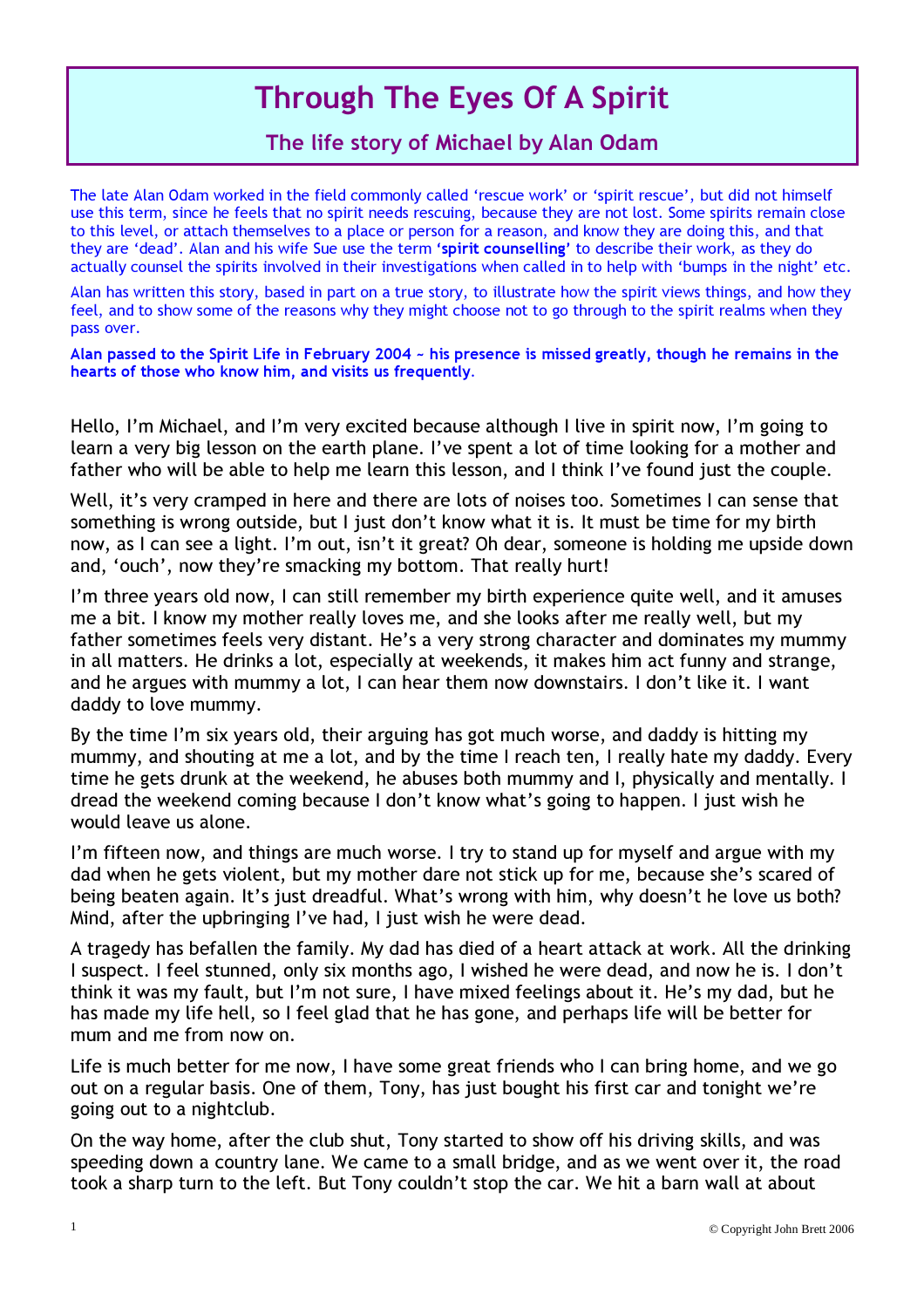70mph, and the car bounced off the wall and into a ditch. The force of it catapulted me out of the car through the windscreen, and into the field. The feelings I had just before the crash were of terror, but I now find myself standing up and feeling somewhat different. I could see someone on the ground in front of me, and it suddenly hit me that it was my body, and I am dead. I couldn't believe it. Whilst I was getting orientated and thinking what to do a bright white light appeared from nowhere, and shone down on me. I figured out that I was supposed to go into this light, though I suddenly was aware that my dad might be wherever that light led to, and the hatred I feel for my dad made me turn away from that light.

Wondering where else I could go, I thought of my mum, and home, so I went there instead. When I got home, mum was crying and there was a policewoman with her, she had obviously been given the news. I tried to talk to her and said, ' It's okay mum, I'm alright', but she didn't hear me, or see me. I went up to my bedroom, and sat in the corner as I used to when dad was drunk and moody. I remember thinking that my whole life had been a nightmare. All I ever wanted was to be loved by my parent's, that not much to ask for is it? I felt trapped. I couldn't go where dad was because my hatred for him wouldn't let be near him, so I stayed in my room. My mum grieved for months, and I would go down to her regularly to try and let her know I was still around. I couldn't get through to her though.

After a few months, I thought that things couldn't possibly get any worse, but I was wrong. One morning my mother came into my bedroom to sort out some of my things, when she suddenly became aware that someone was in the room with her. She was frightened for some reason and became very agitated. She ran downstairs and started crying again. I realised it was me that she could sense, and got excited, hoping that she would realise it and talk to me. My elation was short lived. A week later, my mum called in the local priest, explaining that her husband and son had died a few months ago, and that when she went into my bedroom, she could feel a presence and it must be evil. I was stunned! Why does she think I am evil? Why doesn't she understand that it's me, her son, and that I only want to talk to her and tell her everything is okay? The priest offered to do an exorcism and bless the house for her. So he came into my room, started praying to God to remove this evil sprit, and threw holy water around. Why was he doing this, I wasn't getting wet, no longer having a physical body to feel the water on me, and God was nowhere to be seen! I started to feel unwanted by anybody, and got angry. Although I had nowhere to go, I now had nothing to stay for, so I left and went out into the world alone.

I soon found another boy of my age that I was drawn to, called Darren, who was feeling angry and disappointed with life, and decided to hang around with him. I went home with him, and listened to his thoughts. He had been led on by his friends to take drugs, and this was affecting his schoolwork, making his parents very angry with him for throwing his education, and his life away. I felt they were very concerned for his well-being. When was anybody concerned for my welfare? They were really going on at him, and I thought, ' tell them to go and get stuffed! ', and he suddenly did just that! This took me back, did he actually hear me, or was it coincidence? I wanted to know more, so whenever he argued with them, I would think some really nasty things, and you know, most of the time he repeated them. So I realised that I could influence what he did and said, and I found myself enjoying it. You should have seen the look on his mum and dad's faces; it was brilliant!

It got a bit boring after a couple of weeks though, and I started to wonder what else I could do. One night, they were having a big fight, and I was backing him up, influencing what he said to them. They were getting the better of him, and I thought to myself that I would really like to slam the door shut, that would shout them up. Well, suddenly the door just closed with a bang. E veryone stood still, in amazement and shock, including me! Did I do that? I must have done. It made me feel powerful, and I felt I could take on the world. Life is really going to be fun now.